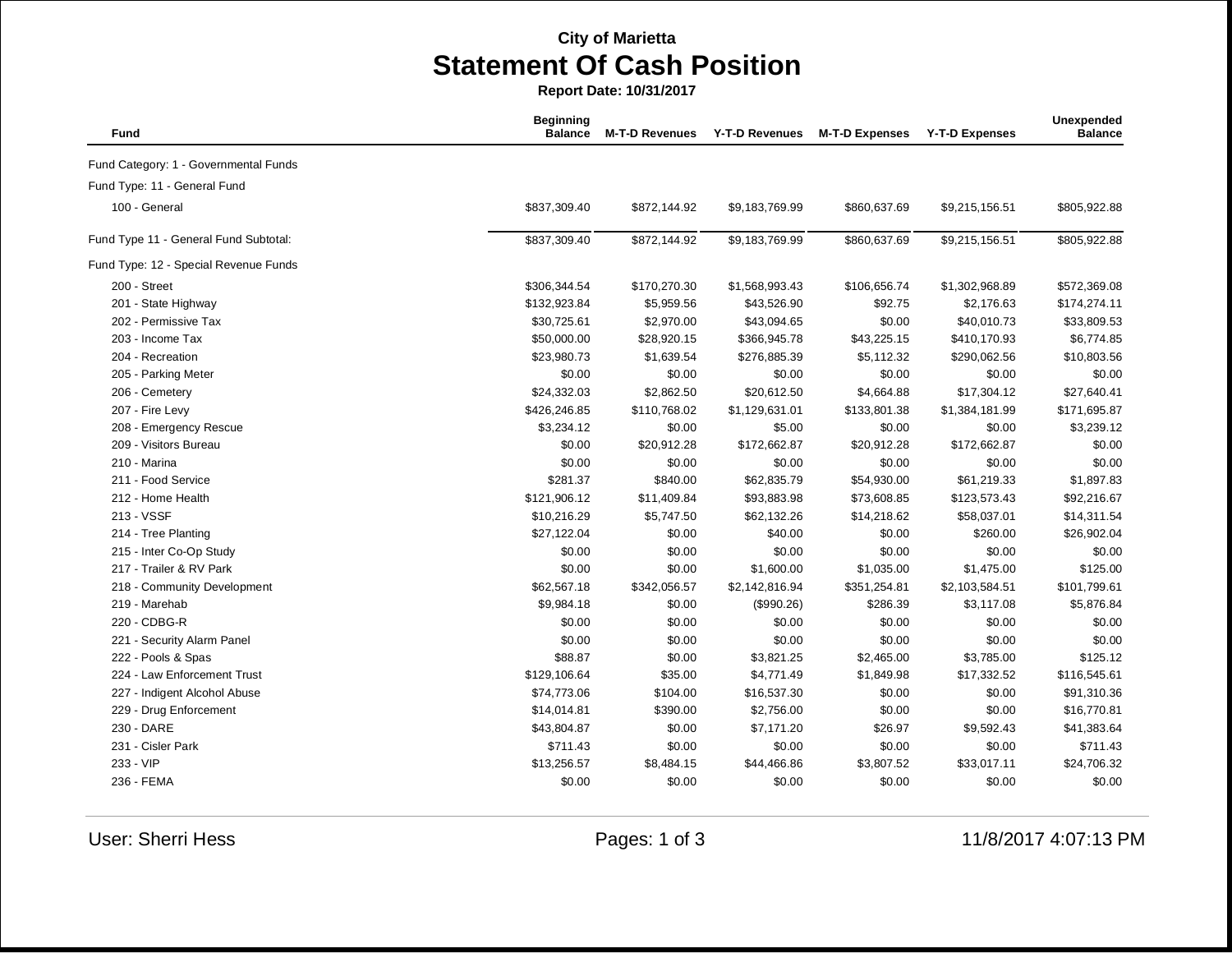## **City of Marietta Statement Of Cash Position**

**Report Date: 10/31/2017**

| Fund                                           | <b>Beginning</b><br><b>Balance</b> | <b>M-T-D Revenues</b> | <b>Y-T-D Revenues</b> | <b>M-T-D Expenses</b> | <b>Y-T-D Expenses</b> | Unexpended<br><b>Balance</b> |
|------------------------------------------------|------------------------------------|-----------------------|-----------------------|-----------------------|-----------------------|------------------------------|
| 239 - Court Computer                           | \$105,927.88                       | \$7,633.86            | \$72,960.18           | \$5,066.85            | \$44,076.99           | \$134,811.07                 |
| 240 - Court Capital                            | \$285,702.77                       | \$20,023.33           | \$187,115.42          | \$658.00              | \$44,765.20           | \$428,052.99                 |
| 241 - Utility Line Relocation                  | \$7,571.24                         | \$0.00                | \$0.00                | \$0.00                | \$0.00                | \$7,571.24                   |
| 243 - Domestic Violence                        | \$18,720.35                        | \$0.00                | \$34,660.89           | \$4,210.20            | \$42,637.99           | \$10,743.25                  |
| 246 - Traffic Signals                          | \$0.00                             | \$0.00                | \$0.00                | \$0.00                | \$0.00                | \$0.00                       |
| 249 - Community Corrections                    | \$466.20                           | \$49,479.25           | \$208,912.00          | \$20,039.08           | \$199,139.31          | \$10,238.89                  |
| 250 - Marietta Harbor                          | \$737.95                           | \$0.00                | \$0.00                | \$0.00                | \$0.00                | \$737.95                     |
| 256 - Lazy River                               | \$0.00                             | \$0.00                | \$0.00                | \$0.00                | \$0.00                | \$0.00                       |
| 257 - Gutberlet Armory                         | \$0.00                             | \$0.00                | \$0.00                | \$0.00                | \$0.00                | \$0.00                       |
| 258 - Police Training                          | \$12,204.89                        | \$0.00                | \$0.00                | \$0.00                | \$0.00                | \$12,204.89                  |
| 259 - Home Sewage                              | \$0.00                             | \$0.00                | \$0.00                | \$0.00                | \$0.00                | \$0.00                       |
| 260 - Utility Conservation                     | \$14,254.10                        | \$0.00                | \$0.00                | \$0.00                | \$4,372.00            | \$9,882.10                   |
| 261 - Employee Payroll Reserve                 | \$0.00                             | \$0.00                | \$0.00                | \$0.00                | \$0.00                | \$0.00                       |
| 262 - Local Indigent Drivers                   | \$36,823.97                        | \$1,424.92            | \$11,306.71           | \$0.00                | \$1,022.06            | \$47,108.62                  |
| 263 - Recovery-JAG                             | \$0.00                             | \$0.00                | \$0.00                | \$0.00                | \$0.00                | \$0.00                       |
| 264 - Neighborhood Stabilization               | \$0.00                             | \$0.00                | \$0.00                | \$0.00                | \$0.00                | \$0.00                       |
| 265 - Court Security Fund                      | \$1,920.00                         | \$1,094.00            | \$10,409.00           | \$0.00                | \$0.00                | \$12,329.00                  |
| 266 - Court Probation Services                 | \$59,518.42                        | \$14,859.00           | \$144,034.14          | \$8,450.36            | \$112,916.63          | \$90,635.93                  |
| 267 - Court Prob Impr & Incentive              | \$87,199.12                        | \$16,658.00           | \$119,459.38          | \$8,814.88            | \$87,078.02           | \$119,580.48                 |
| 268 - Integrated Case Mgt Fund                 | \$0.00                             | \$0.00                | \$0.00                | \$0.00                | \$0.00                | \$0.00                       |
| 269 - Parking Lot Fund                         | \$119,658.37                       | \$5,380.00            | \$73,530.13           | \$1,257.54            | \$26,390.96           | \$166,797.54                 |
| 270 - Mtta Comm Center at The Armory           | \$0.01                             | \$275.00              | \$25,305.92           | \$4,780.82            | \$24,858.62           | \$447.31                     |
| Fund Type 12 - Special Revenue Funds Subtotal: | \$2,256,326.42                     | \$830,196.77          | \$6,951,894.11        | \$871,226.37          | \$6,621,789.92        | \$2,586,430.61               |
| Fund Type: 13 - Debt Service Funds             |                                    |                       |                       |                       |                       |                              |
| 300 - Bond & Note                              | \$33,181.48                        | \$0.00                | \$84,670.05           | \$0.00                | \$41,679.00           | \$76,172.53                  |
| Fund Type 13 - Debt Service Funds Subtotal:    | \$33,181.48                        | \$0.00                | \$84,670.05           | \$0.00                | \$41,679.00           | \$76,172.53                  |
| Fund Type: 14 - Capitol Project Funds          |                                    |                       |                       |                       |                       |                              |
| 400 - Capital Improvement                      | \$1,430,575.88                     | \$50,674.77           | \$4,448,349.87        | \$0.00                | \$4,778,867.67        | \$1,100,058.08               |
| 406 - Water Construction                       | \$0.00                             | \$0.00                | \$0.00                | \$0.00                | \$0.00                | \$0.00                       |
| 410 - Bike Path                                | \$0.00                             | \$0.00                | \$0.00                | \$0.00                | \$0.00                | \$0.00                       |
| 415 - Access Road                              | \$3,639.00                         | \$0.00                | \$0.00                | \$0.00                | \$0.00                | \$3,639.00                   |
| 416 - St Rt 7 TIF                              | \$0.00                             | \$0.00                | \$0.00                | \$0.00                | \$0.00                | \$0.00                       |
| 418 - WW Facilities Up-Grade                   | \$98,312.74                        | \$68,848.41           | \$702,834.89          | \$95,042.20           | \$645,116.77          | \$156,030.86                 |
| 419 - Aquatic Center                           | \$0.00                             | \$0.00                | \$0.00                | \$0.00                | \$0.00                | \$0.00                       |